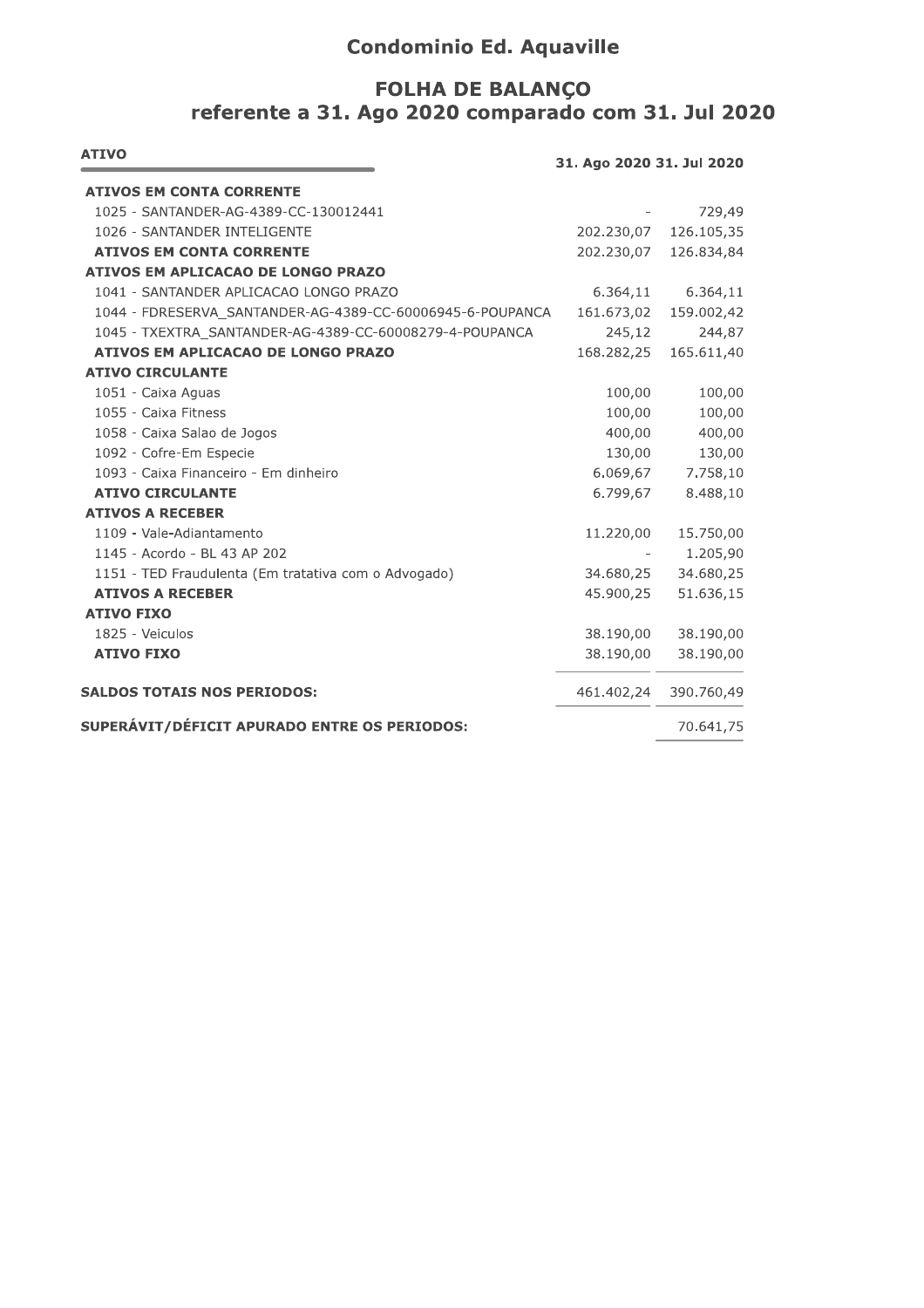### **Condominio Ed. Aquaville**

### **RECEITAS x DESPESAS** pelo período 01. Agosto 2020 Até 31. Agosto 2020

| <b>RECEITAS</b>                                                                     | 01. Ago 2020<br>31. Ago 2020 |
|-------------------------------------------------------------------------------------|------------------------------|
| <b>RECEITAS DE TAXAS ORDINARIAS</b>                                                 |                              |
| 3803 - Taxa Ordinaria-201803                                                        | 3.140,60                     |
| 3906 - Taxa Ordinaria-201906                                                        | 990,00                       |
| 4002 - Taxa Ordinaria-202002                                                        | 3.247,20                     |
| 4003 - Taxa Ordinaria-202003                                                        | 1.040,00                     |
| 4004 - Taxa Ordinaria-202004                                                        | 2.080,00                     |
| 4005 - Taxa Ordinaria-202005                                                        | 2.080,00                     |
| 4006 - Taxa Ordinaria-202006                                                        | 3.120,00                     |
| 4007 - Taxa Ordinaria-202007                                                        | 8.320,00                     |
| 4008 - Taxa Ordinaria-202008                                                        | 447.200,00                   |
| 4009 - Taxa Ordinaria-202009                                                        | 18.720,00                    |
| 4010 - Taxa Ordinaria-202010                                                        | 4.160,00                     |
| 4011 - Taxa Ordinaria-202011                                                        | 2.080,00                     |
| 4012 - Taxa Ordinaria-202012                                                        | 1.040,00                     |
| 4101 - Taxa Ordinaria-202101                                                        | 1.040,00                     |
| 4102 - Taxa Ordinaria-202102                                                        | 1.040,00                     |
| RECEITAS DE TAXAS ORDINARIAS                                                        | 499.297,80                   |
| RECEITA DE TAXAS PARA FUNDO DE RESERVA                                              |                              |
| 5803 - Taxa Fundo de Reserva-201803                                                 | 5,00                         |
| 5906 - Taxa Fundo de Reserva-201906                                                 | 5,00                         |
| 6002 - Taxa Fundo de Reserva-202002                                                 | 5,00                         |
| 6003 - Taxa Fundo de Reserva-202003                                                 | 5,00                         |
| 6004 - Taxa Fundo de Reserva-202004                                                 | 10,00                        |
| 6005 - Taxa Fundo de Reserva-202005                                                 | 10,00                        |
| 6006 - Taxa Fundo de Reserva-202006                                                 | 15,00                        |
| 6007 - Taxa Fundo de Reserva-202007                                                 | 40,00                        |
| 6008 - Taxa Fundo de Reserva-202008                                                 | 2.150,00                     |
| 6009 - Taxa Fundo de Reserva-202009                                                 | 90,00                        |
| 6010 - Taxa Fundo de Reserva-202010                                                 | 20,00                        |
| 6011 - Taxa Fundo de Reserva-202011                                                 | 10,00                        |
| 6012 - Taxa Fundo de Reserva-202012                                                 | 5,00                         |
| 6101 - Taxa Fundo de Reserva-202101                                                 | 5,00                         |
| 6102 - Taxa Fundo de Reserva-202102                                                 | 5,00                         |
| RECEITA DE TAXAS PARA FUNDO DE RESERVA                                              | 2.380,00                     |
| <b>RECEITA DE TAXAS EXTRAS</b>                                                      |                              |
| 8003 - Taxa Fundo de Reforço Estrutural -202003                                     | 5.700,00                     |
| 8004 - Taxa Fundo de Reforço Estrutural -202004                                     | 2.700,00                     |
| 8005 - Taxa Fundo de Reforço Estrutural -202005                                     | 2.100,00                     |
| 8006 - Taxa Fundo de Reforço Estrutural -202006                                     | 1.500,00                     |
| 8007 - Taxa Fundo de Reforço Estrutural -202007                                     | 1.800,00                     |
| 8008 - Taxa Fundo de Reforço Estrutural -202008                                     | 25.200,00                    |
| <b>RECEITA DE TAXAS EXTRAS</b>                                                      | 39.000,00                    |
| <b>RECEITAS COM OUTRAS TAXAS</b>                                                    |                              |
| 9204 - Taxa Extra Ressarc, Caixa de Fibra Arcond                                    | 450,00                       |
| 9206 - Taxa Uso Salao de Festas                                                     | 250,00                       |
| 9207 - Taxa Uso Churrasqueira                                                       | 300,00                       |
| <b>RECEITAS COM OUTRAS TAXAS</b>                                                    | 1.000,00                     |
| <b>RECEITAS VENDAS/SERVICOS</b>                                                     |                              |
| 9351 - Receita com Vendas de Mercadorias (ILHA AGUAS, SALAO DE JOGOS E BAR FITNESS) | 7.456,00                     |
|                                                                                     |                              |
|                                                                                     |                              |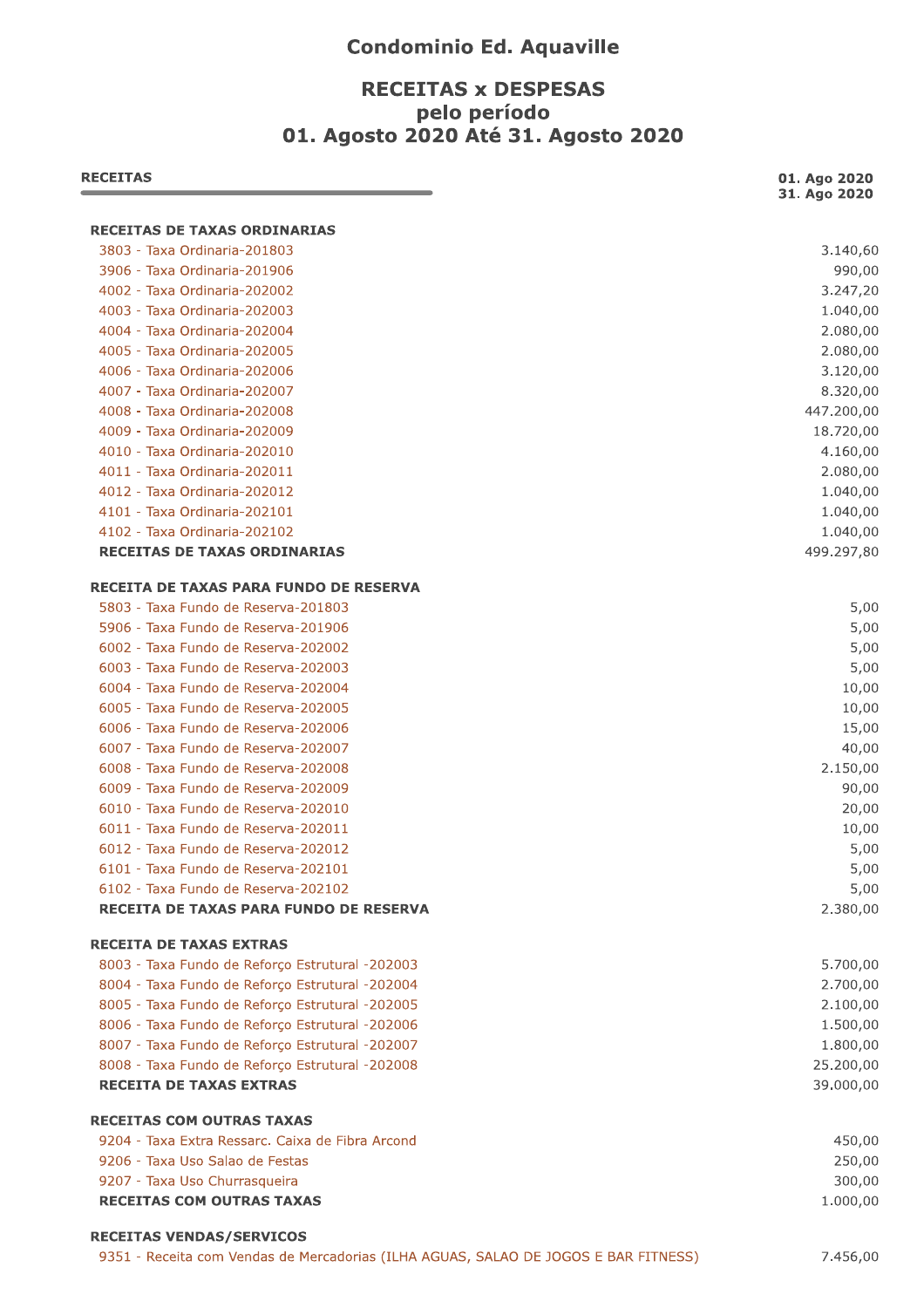| 9353 - Receita com Servicos de SAUNA, FITNESS, INTERNET, CAIAQUE, BICICLETAS<br>9355 - Receita com Servicos de MASSAGEM e SALAO BELEZA<br><b>RECEITAS VENDAS/SERVICOS</b> | 1.566,50<br>600,00<br>9.622,50 |
|---------------------------------------------------------------------------------------------------------------------------------------------------------------------------|--------------------------------|
| <b>OUTRAS RECEITAS</b>                                                                                                                                                    |                                |
| 9375 - Provisao-A Maior arrecadado dentro do Vencimento                                                                                                                   | 55,00                          |
| 9376 - Receita com Multa de Atraso                                                                                                                                        | 2.441,66                       |
| 9377 - Receita com Juros de Aplicacoes                                                                                                                                    | 183,90                         |
| 9398 - Creditos Diversos                                                                                                                                                  | 4.829,66                       |
| 9399 - Receitas com Depositos Ainda Nao Identificadas                                                                                                                     | 15.758,40                      |
| <b>OUTRAS RECEITAS</b>                                                                                                                                                    | 23.268,62                      |
| <b>TOTAL DE RECEITAS</b>                                                                                                                                                  | 574.568,92                     |
| <b>DESPESAS</b>                                                                                                                                                           |                                |
| <b>DESPESAS COM PRODUTOS PARA VENDA</b>                                                                                                                                   |                                |
| 9401 - Despesa com Compras de Picoles/Sorvetes                                                                                                                            | 1.193,17                       |
| 9402 - Despesa com Compras de Bebidas                                                                                                                                     | 2.148,57                       |
| 9405 - Despesa com Compras de Alimentos/Bombons/Salgados                                                                                                                  | 383,93                         |
| <b>DESPESAS COM PRODUTOS PARA VENDA</b>                                                                                                                                   | 3.725,67                       |
| <b>DESPESAS COM MATERIAIS DE CONSUMO</b>                                                                                                                                  |                                |
| 9451 - Despesa com Material Eletrico                                                                                                                                      | 8.928,71                       |
| 9452 - Despesa com Material Hidraulico                                                                                                                                    | 644,00                         |
| 9453 - Despesa com Material de Limpeza                                                                                                                                    | 5.397,60                       |
| 9454 - Despesa com Produtos Quimicos Piscina                                                                                                                              | 4.725,00                       |
| 9455 - Despesa com ETA                                                                                                                                                    | 600,00                         |
| 9456 - Despesa com Jardinagem                                                                                                                                             | 11.522,58                      |
| 9457 - Despesa com Dedetizacao                                                                                                                                            | 785,35                         |
| 9459 - Despesa com Materiais de Escritorio                                                                                                                                | 632,00                         |
| 9460 - Despesas com Equipamentos Eletro-Eletronicos                                                                                                                       | 400,00                         |
| 9499 - Despesa com Frete<br><b>DESPESAS COM MATERIAIS DE CONSUMO</b>                                                                                                      | 167,90<br>33.803,14            |
| <b>DESPESAS FOLHA DE PESSOAL/TRIBUTOS</b>                                                                                                                                 |                                |
| 9510 - Despesa com Salarios                                                                                                                                               | 151.052,31                     |
| 9511 - Despesa com Salarios Complementar                                                                                                                                  | 6.670,00                       |
| 9513 - Despesa com Rescisao de Funcionarios                                                                                                                               | 6.141, 10                      |
| 9514 - Despesa com FGTS-Rescisao                                                                                                                                          | 722,75                         |
| 9515 - Despesa com 13o Salario                                                                                                                                            | 320,74                         |
| 9516 - Despesa com INSS                                                                                                                                                   | 46.188,51                      |
| 9517 - Despesa com FGTS                                                                                                                                                   | 22.451,99                      |
| 9518 - Despesa com PIS                                                                                                                                                    | 1.349,41                       |
| 9520 - Despesa com Alimentacao - CONTRATO                                                                                                                                 | 22.571,50                      |
| 9521 - Despesa com Vale-Transporte                                                                                                                                        | 5.552,40                       |
| 9522 - Despesa com Transporte Funcionarios                                                                                                                                | 8.946,00                       |
| 9523 - Despesa com IRRF                                                                                                                                                   | 1.327,96                       |
| 9524 - Despesa com Plano de Saude-Contrato                                                                                                                                | 15.249,10                      |
| 9526 - Despesa com Pensao Alimenticia                                                                                                                                     | 576,80                         |
| 9527 - Despesa com Cafe da Manha/Lanche-Contrato                                                                                                                          | 6.072,00                       |
| 9528 - Despesa com ISS                                                                                                                                                    | 642,12                         |
| 9531 - Despesa com EPI                                                                                                                                                    | 457,29                         |
| 9535 - Despesa com Pessoal-Diversos                                                                                                                                       | 100,00                         |
| 9536 - Despesa com Auxilio Combustivel                                                                                                                                    | 5.595,00                       |
| 9537 - Despesa com Cesta Basica<br><b>DESPESAS FOLHA DE PESSOAL/TRIBUTOS</b>                                                                                              | 53,80<br>302.040,78            |
|                                                                                                                                                                           |                                |
| <b>SERVICOS ESSENCIAIS</b>                                                                                                                                                |                                |
| 9560 - Despesa com Energia Eletrica<br>9562 - Despesa com Gas GLP                                                                                                         | 34.071,64<br>19.704,46         |
|                                                                                                                                                                           |                                |

9566 - Despesas com Telefonia 9568 - Despesas com Telefonia-Tronco de Ramais-Contrato

677,02<br>978,03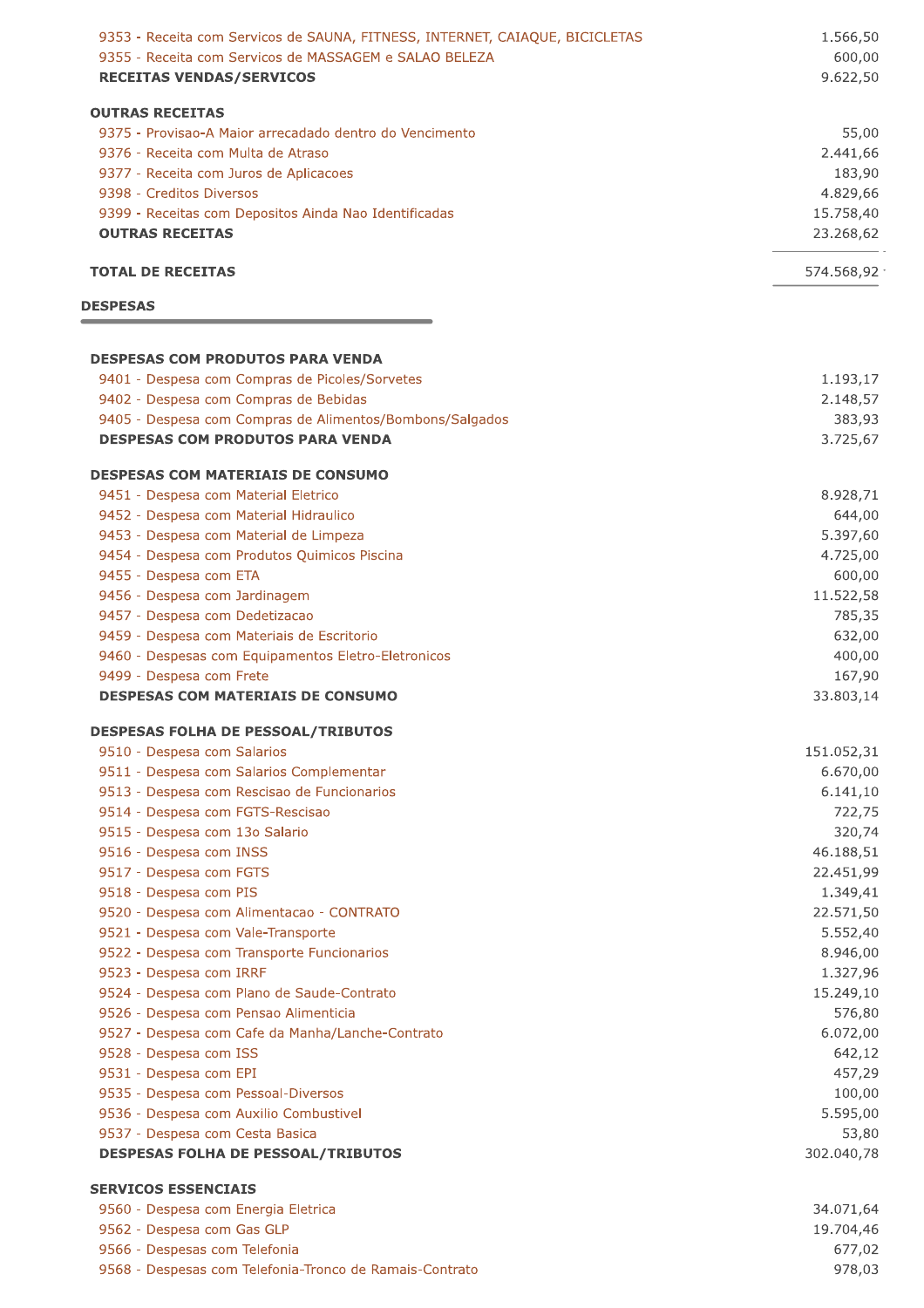| 9569 - Despesas com Provedor de Internet-Contrato                       | 998,00     |
|-------------------------------------------------------------------------|------------|
| 9570 - Despesas com TV por Assinatura - Contrato                        | 638,31     |
| 9571 - Despesas com Manutencao do Sistema Cameras                       | 4.086,87   |
| <b>SERVICOS ESSENCIAIS</b>                                              | 61.154,33  |
| <b>DESPESAS ADMINISTRATIVAS</b>                                         |            |
| 9612 - Despesas com Copias-Contrato                                     | 747,00     |
| 9616 - Despesas com Contador-Contrato                                   | 2.873,15   |
| 9618 - Despesa com Seguro de Bens do Condominio                         | 734,28     |
| 9620 - Despesa com Software-Manutencao-Contrato                         | 399,20     |
| 9622 - Despesas com Manutencao de Veiculos                              | 934,00     |
| 9623 - Despesas com Cartorio/Correios                                   | 130,64     |
| <b>DESPESAS ADMINISTRATIVAS</b>                                         | 5.818,27   |
| <b>MANUTENCAO E CONSERVACAO</b>                                         |            |
| 9655 - Despesa com Manutencao de Maquinas Eletricas/Bombas              | 3.882,00   |
| 9663 - Despesas com Aquisicao de Equipamentos/Ferramentas               | 4.361,90   |
| 9665 - Despesas com Manutencao Central Telefonica                       | 1.100,00   |
| 9667 - Despesas com Manutencao Computadores                             | 1.651,90   |
| 9669 - Despesas com Manutencao de Controle de Acesso                    | 2.240,00   |
| 9673 - Despesas com Manutencao de Bastoes / Ponto Eletronico (Contrato) | 365,13     |
| 9675 - Despesa com Manutencao da Antena Coletiva-Contrato               | 1.157,90   |
| <b>MANUTENCAO E CONSERVACAO</b>                                         | 14.758,83  |
| <b>SEGURANCA DO TRABALHO E AFINS</b>                                    |            |
| 9707 - Despesas com Recarga Extintores de Incendio                      | 150,00     |
| <b>SEGURANCA DO TRABALHO E AFINS</b>                                    | 150,00     |
| <b>OBRAS E/OU MELHORIAS</b>                                             |            |
| 9760 - Despesas com Conservacao/Melhorias                               | 20.921,27  |
| 9770 - Despesas com Obras                                               | 131,45     |
| 9780 - Despesas com Recuperacao de Blocos                               | 24.995,50  |
| 9785 - Despesas com Terraplanagem                                       | 760,00     |
| <b>OBRAS E/OU MELHORIAS</b>                                             | 46.808,22  |
| <b>DESPESAS DIVERSAS</b>                                                |            |
| 9810 - Despesas com Combustivel                                         | 1.517,68   |
| 9820 - Despesas com Esporte/Lazer                                       | 2.380,00   |
| 9830 - Despesas Eventuais                                               | 430,92     |
| 9840 - Despesas com Fitness                                             | 6.190,00   |
| 9845 - Despesas com Advogados                                           | 3.992,82   |
| 9848 - Despesas com Controle de Animais (Gatos, Pombos)                 | 1.160,00   |
| 9849 - Despesas com Servicos Graficos                                   | 349,00     |
| <b>DESPESAS DIVERSAS</b>                                                | 16.020,42  |
| <b>DESPESAS FINANCEIRAS</b>                                             |            |
| 9860 - Despesas com Cobranca Bancaria                                   | 1.952,41   |
| <b>DESPESAS FINANCEIRAS</b>                                             | 1.952,41   |
| <b>DESPESAS EXTRAORDINARIAS</b>                                         |            |
| 9931 - Despesas com Repaginacao Aquaville                               | 11.200,00  |
| 9934 - Despesas com Reforco dos Blocos                                  | 6.495,10   |
| <b>DESPESAS EXTRAORDINARIAS</b>                                         | 17.695,10  |
| <b>TOTAL DE DESPESAS</b>                                                | 503.927,17 |
| <b>SUPERÁVIT/(DÉFICIT):</b>                                             | 70.641,75  |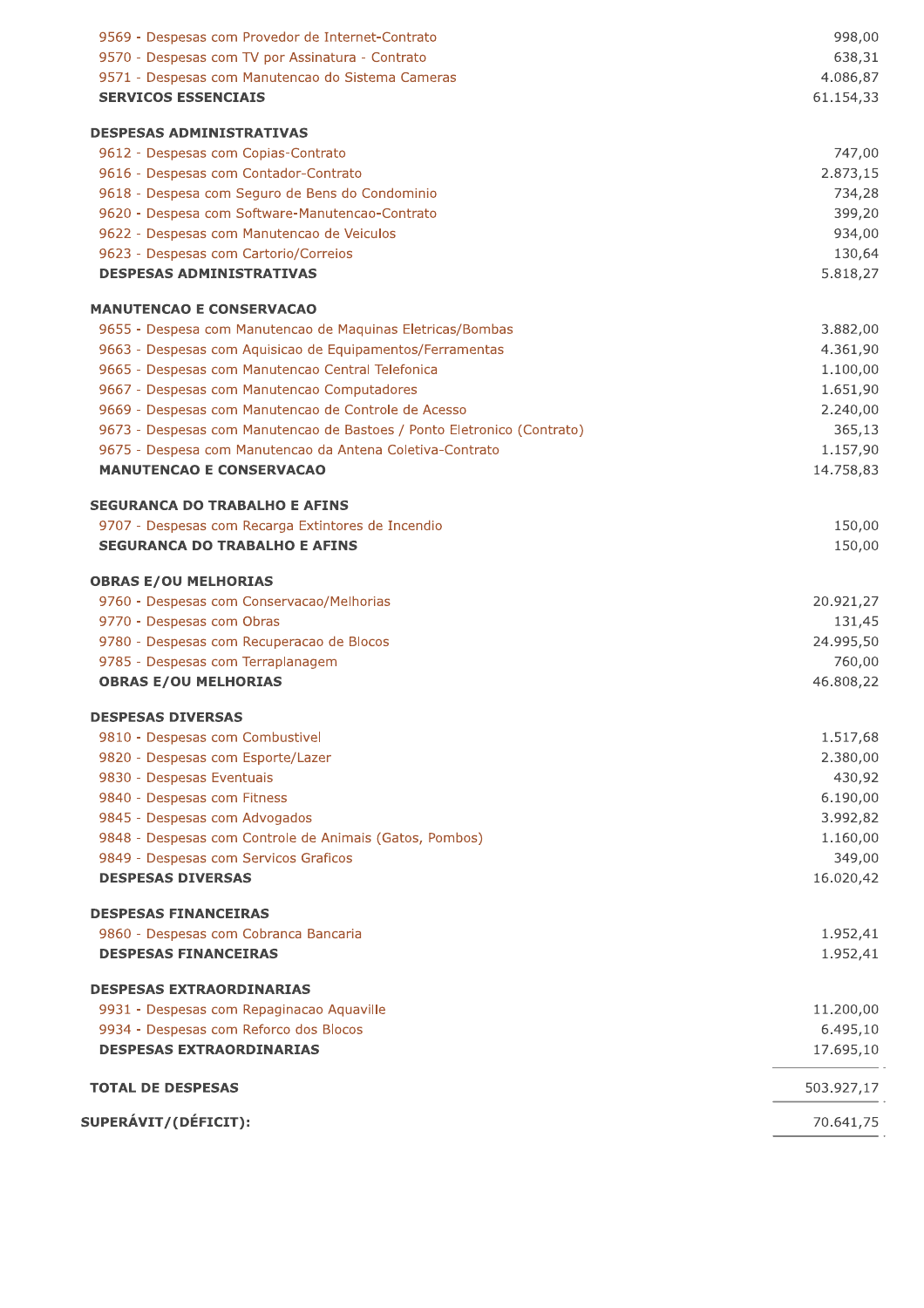#### DESPESAS DIARIAS PARA BALANCETE / Condominio Ed. Aquaville

De 01. Agosto 2020<br>Até 31. Agosto 2020<br>Em Aberto<br>Fechado

| Data de<br>pagamento | Fatura/Recibo                                            | <b>Fornecedor</b>                                         | <b>Total</b> | <b>Total</b><br><b>Efetuado</b> |
|----------------------|----------------------------------------------------------|-----------------------------------------------------------|--------------|---------------------------------|
| 1 03.08.2020         | CONSERTO AR-CONDICIONADO SERVIÇOS DIVERSOS               |                                                           | 220,00       | 220,00                          |
| 2 03.08.2020         | <b>CUSTAS DILIGENCIAIS 03-101</b>                        | <b>SERVIÇOS DIVERSOS</b>                                  | 47,14        | 47,14                           |
| 3 03.08.2020         | <b>NF 147</b>                                            | CARLOS ROGERIO RIBEIRO                                    | 990,00       | 990,00                          |
| 4 03.08.2020         | NF 1729971                                               | DISTRIBUIDORA IRMAOS BARREIRO                             | 831,18       | 831,18                          |
| 5 03.08.2020         | <b>NF 25591</b>                                          | SOLUCAO PRODUTOS PARA<br><b>CONSTRUCAO LTDA - EPP</b>     | 630,00       | 630,00                          |
| 6 03.08.2020         | <b>NF 334896</b>                                         | <b>IBYTE</b>                                              | 394,00       | 394,00                          |
| 7 03.08.2020         | <b>NF 58338</b>                                          | <b>IBYTE</b>                                              | 1.823,00     | 1.823,00                        |
| 8 03.08.2020         | NF 92993                                                 | <b>REJUNTAMIX IND E COM</b>                               | 769,50       | 769,50                          |
| 9 03.08.2020         | PAGAMENTO DIVERSOS                                       | Funcionario                                               | 1.565,08     | 1.565,08                        |
|                      |                                                          |                                                           | 7.269,90     | 7.269,90                        |
| 10 04.08.2020        | SERVIÇOS PRESTADOS 31.07 A Funcionario<br>02.08.2020     |                                                           | 940,00       | 940,00                          |
| 11 04.08.2020        | <b>CONTROLE DE GATOS - LENO</b>                          | SERVIÇOS DIVERSOS                                         | 300,00       | 300,00                          |
| 12 04.08.2020        | <b>NF 051</b>                                            | <b>JJ AGRICULTURA</b>                                     | 572,00       | 572,00                          |
| 13 04.08.2020        | <b>NF 3491</b>                                           | ANDRE BRINGEL INDUSTRIA DE AGUAS<br><b>ENVASADAS LTDA</b> | 228,00       | 228,00                          |
| 14 04.08.2020        | RESCISÃO APRENDIZ                                        | Funcionario                                               | 1.761,69     | 1.761,69                        |
| 15 04.08.2020        | SEGUNDA QUINZENA DE JULHO Funcionario<br><b>HORISTAS</b> |                                                           | 798,86       | 798,86                          |
|                      |                                                          |                                                           | 4.600,55     | 4.600,55                        |
| 16 05.08.2020        | <b>FAIXA DIA DOS PAIS</b>                                | SERVIÇOS DIVERSOS                                         | 140,00       | 140,00                          |
| 17 05.08.2020        | <b>NF 1264</b>                                           | <b>WORLD DIGITAL SOLUCOES</b><br><b>INTELIGENTE LTDA</b>  | 747,00       | 747,00                          |
| 18 05.08.2020        | <b>NF129</b>                                             | JONAS DE JESUS DO NASCIMENTO                              | 15.502,00    | 15.502,00                       |
| 19 05.08.2020        | NF 147577                                                | <b>ACAL</b>                                               | 407,40       | 407,40                          |
| 20 05.08.2020        | NF 29381                                                 | <b>LAFAIETE TINTAS</b>                                    | 601,85       | 601,85                          |
| 21 05.08.2020        | <b>NF 29386</b>                                          | <b>LAFAIETE TINTAS</b>                                    | 795,23       | 795,23                          |
| 22 05.08.2020        | <b>NF 5114</b>                                           | <b>GERENCIAL CONTABILIDADE</b>                            | 2.873,15     | 2.873,15                        |
|                      |                                                          |                                                           | 21.066,63    | 21.066,63                       |
| 23 06.08.2020        | <b>CUSTAS PROCESSUAIS 36-202</b>                         | <b>SERVIÇOS DIVERSOS</b>                                  | 944,93       | 944,93                          |
| 24 06.08.2020        | <b>CUSTAS PROCESSUAIS 36-302</b>                         | <b>SERVIÇOS DIVERSOS</b>                                  | 944,93       | 944,93                          |
| 25 06.08.2020        | <b>NF 1350</b>                                           | LAVANDERIA ROUPA CHEIROSA                                 | 819,36       | 819,36                          |
| 26 06.08.2020        | NF 445920                                                | J E COM DE EMBALAGENS LTDA                                | 1.105,50     | 1.105,50                        |
| 27 06.08.2020        | <b>NF 500505</b>                                         | <b>COMPRAS DIVERSAS</b>                                   | 660,00       | 660,00                          |
| 28 06.08.2020        | NF 65672                                                 | CLARUS COMERCIO DE EPIS E<br><b>FERRAMENTAS</b>           | 404,00       | 404,00                          |
| 29 06.08.2020        | <b>NF 666</b>                                            | A L S CAFE INDUSTRIA DE TINTAS LTDA                       | 3.866,00     | 3.866,00                        |
| 30 06.08.2020        | <b>TRONCO RAMAIS</b><br>AGOSTO/2020                      | MSN ADMINISTRACAO DE<br>RESTAURANTE E HOTEIS LTDA         | 978,03       | 978,03                          |
| 31 06.08.2020        | VIDEO DIA DOS PAIS                                       | SERVIÇOS DIVERSOS                                         | 120,00       | 120,00                          |
|                      |                                                          |                                                           | 9.842,75     | 9.842,75                        |
| 32 07.08.2020        | FGTS 07/2020                                             | MINISTERIO DO TRABALHO                                    | 16.352,81    | 16.352,81                       |
| 33 07.08.2020        | FGTS APRENDIZ 07/2020                                    | MINISTERIO DO TRABALHO                                    | 35,73        | 35,73                           |
| 34 07.08.2020        | FGTS PARCELAMENTO 2/6                                    | MINISTERIO DO TRABALHO                                    | 5.733,34     | 5.733,34                        |
| 35 07.08.2020        | PENSÃO ALIMEN 07/2020 ALAN<br>JORGE + 13°                | Funcionario                                               | 108,12       | 108,12                          |
| 36 07.08.2020        | PENSÃO ALIMEN 07/2020 FCO<br>ARTURIENE + 13º             | Funcionario                                               | 360,08       | 360,08                          |
| 37 07.08.2020        | PENSÃO ALIMEN 07/2020 LUIS<br>EDUARDO + 13º              | Funcionario                                               | 429,34       | 429,34                          |
| 38 07.08.2020        | RECIBO JULHO/2020                                        | <b>SINAPSE BRASIL</b>                                     | 310,00       | 310,00                          |
|                      |                                                          |                                                           | 23.329,42    | 23.329,42                       |
| 39 10.08.2020        | AGOSTO/2020                                              | <b>SKY BRASIL SERVICOS LTDA</b>                           | 638,31       | 638,31                          |
| 40 10.08.2020        | <b>NF 121</b>                                            | JOSE MARIA DO NASCIMENTO JUNIOR                           | 1.100,00     | 1.100,00                        |
| 41 10.08.2020        | <b>NF 1326</b>                                           | SEVERINO TECNOLOGIA LTDA                                  | 500,00       | 500,00                          |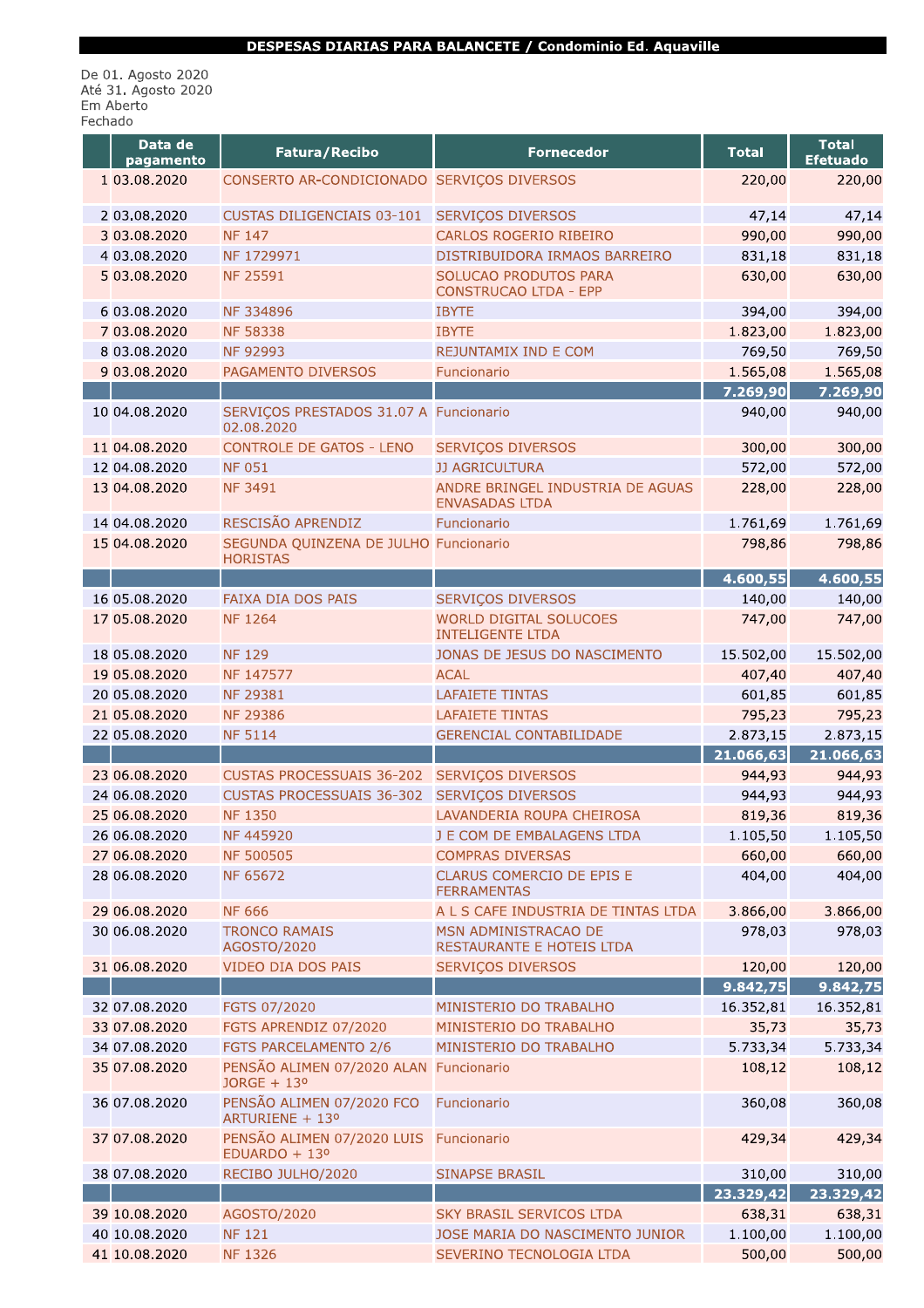| 42 10.08.2020                  | <b>NF 209</b>                                                     | FRANCISCO NEUTON DE SOUSA                                                 | 1.225,00           | 1.225,00              |
|--------------------------------|-------------------------------------------------------------------|---------------------------------------------------------------------------|--------------------|-----------------------|
| 43 10.08.2020                  | NF 23077397 ODONTO                                                | <b>HAPVIDA</b>                                                            | 711,48             | 711,48                |
| 44 10.08.2020                  | NF 23079918                                                       | <b>HAPVIDA</b>                                                            | 14.537,62          | 14.537,62             |
| 45 10.08.2020                  | NF 2501 / 2502                                                    | VM LOCAÇÃO DE EQUIPAMENTOS LTDA                                           | 432,00             | 432,00                |
| 46 10.08.2020                  | NF 3204274                                                        | J A DISTRIBUIDORA LTDA                                                    | 275,30             | 275,30                |
| 47 10.08.2020                  | NF 336424                                                         | <b>IBYTE</b>                                                              | 551,90             | 551,90                |
| 48 10.08.2020                  | <b>NF 385</b>                                                     | SOUSA PETROLEO E SERVIÇOS LTDA                                            | 812,94             | 812,94                |
| 49 10.08.2020                  | NF 690218                                                         | CARMEHIL COMERCIAL ELETRICA LTDA                                          | 126,88             | 126,88                |
| 50 10.08.2020                  | NF 7463 SAUNA                                                     | <b>NACIONAL GAS</b>                                                       | 2.298,99           | 2.298,99              |
| 51 10.08.2020                  | NF 7464 BLOCOS                                                    | <b>NACIONAL GAS</b>                                                       | 5.892,68           | 5.892,68              |
| 52 10.08.2020                  | NF 76433                                                          | COMERCIAL ACO FORTALEZA LTDA                                              | 617,25             | 617,25                |
| 53 10.08.2020                  | <b>NF 93070</b>                                                   | SIMAG COM. VAREJISTA DE PRODUTOS<br>DOMISSANITARIOS LTDA                  | 687,60             | 687,60                |
| 54 10.08.2020                  | SERVIÇOS PRESTADOS 07.08<br>10.08.2020                            | Funcionario                                                               | 1.190,00           | 1.190,00              |
|                                |                                                                   |                                                                           | 31.597,95          | 31.597,95             |
| 55 11.08.2020                  | FGTS APRENDIZ 03,04,05                                            | MINISTERIO DA FAZENDA                                                     | 32,90              | 32,90                 |
| 56 11.08.2020                  | NF 1374295                                                        | INDAIA BRASIL AGUAS MINERAIS LTDA                                         | 219,88             | 219,88                |
| 57 11.08.2020                  | NF 2726 03/06                                                     | COMERCIAL DE MADEIRAS JUREMA<br><b>LTDA</b>                               | 11.200,00          | 11.200,00             |
| 58 11.08.2020                  | RECIBO 07/2020                                                    | M A P ASSESSORIA                                                          | 2.000,00           | 2.000,00              |
|                                |                                                                   |                                                                           | 13.452,78          | 13.452,78             |
| 59 12.08.2020                  | APÓLICE 350141 08/2020                                            | TOKIO MARINE SEGURADORA S. A.                                             | 734,28             | 734,28                |
| 60 12.08.2020                  | ENERGIA ELETRICA 08/2020                                          | <b>COELCE</b>                                                             | 15.385,56          | 15.385,56             |
| 61 12.08.2020                  | NF 24346                                                          | APIGUANA MAQUINAS E FERRAMENTAS<br><b>LTDA-CEASA</b>                      | 171,01             | 171,01                |
| 62 12.08.2020                  | NF 446746                                                         | <b>MUNDIAL</b>                                                            | 401,60             | 401,60                |
| 63 12.08.2020                  | <b>NF 565</b>                                                     | ASB MANUTENÇÃO E INSTALAÇÃO                                               | 250,00             | 250,00                |
|                                |                                                                   |                                                                           | 16.942,45          | 16.942,45             |
| 64 13.08.2020                  | NF 107380                                                         | STOCK COM DE EQUIP IND DE SEGURA                                          | 617,50             | 617,50                |
| 65 13.08.2020                  | <b>NF 167</b>                                                     | JOSE ANDRE DA SILVA JUNIOR                                                | 5.000,00           | 5.000,00              |
| 66 13.08.2020                  | NF 2267 / 309                                                     | ROMMEL BORGES PINTO                                                       | 2.562,00           | 2.562,00              |
| 67 13.08.2020                  | NF 32 PRIMEIRA QUINZENA                                           | BELVIDA DISTRIBUIDORA DE EVENTOS<br>E PAISAGISMO LTDA                     | 1.000,00           | 1.000,00              |
|                                |                                                                   |                                                                           |                    |                       |
| 68 13.08.2020                  | NF 38163                                                          | <b>MERCADO PAGO</b>                                                       | 775,00             | 775,00                |
| 69 13.08.2020                  | <b>NF 676</b>                                                     | TELES AUTO PEÇAS E SERVIÇOS LTDA                                          | 750,00             | 750,00                |
|                                |                                                                   |                                                                           |                    |                       |
|                                |                                                                   |                                                                           | 10.704,50          | 10.704,50             |
| 70 14.08.2020                  | AJUDA ADM 08/2020                                                 | ADMINISTRADOR                                                             | 5.000,00           | 5.000,00              |
| 71 14.08.2020<br>72 14.08.2020 | NF 1376582<br>NF 44314                                            | INDAIA BRASIL AGUAS MINERAIS LTDA<br>ORION NORDESTE COM DE ELET E         | 222,26<br>332,90   | 222,26<br>332,90      |
| 73 14.08.2020                  | <b>NF4938</b>                                                     | <b>ELETRON LT</b><br>COMERCIAL AGUIAR DE MATERIAL<br><b>ELETRICO LTDA</b> | 2.875,00           | 2.875,00              |
| 74 14.08.2020                  | NF 678410                                                         | TAGUS-TEC SERVICOS TECNOLOGICOS<br><b>LTDA</b>                            | 163,13             | 163,13                |
| 75 14.08.2020                  | <b>PALHAS</b>                                                     | JORGE LUIS DA SILVA                                                       | 1.500,00           |                       |
| 76 14.08.2020                  | PRIMEIRA QUINZENA                                                 | Funcionario                                                               | 47.180,00          | 1.500,00<br>47.180,00 |
| 77 14.08.2020                  |                                                                   | Funcionario                                                               |                    |                       |
|                                | PRIMEIRA QUINZENA ALANE                                           |                                                                           | 625,00             | 625,00                |
| 78 14.08.2020<br>79 14.08.2020 | PRIMEIRA QUINZENA CLISIO<br>PRIMEIRA QUINZENA DE<br><b>AGOSTO</b> | Funcionario<br>Funcionario                                                | 400,00<br>1.062,00 | 400,00<br>1.062,00    |
| 80 14.08.2020                  | PRIMEIRA QUINZENA DE<br><b>AGOSTO AGLEILSON</b>                   | Funcionario                                                               | 1.022,00           | 1.022,00              |
| 81 14.08.2020                  | PRIMEIRA QUINZENA JOSIMAR                                         | Funcionario                                                               | 400,00             | 400,00                |
| 82 14.08.2020                  | PRIMEIRA QUINZENA MAYRA                                           | Funcionario                                                               | 900,00             | 900,00                |
| 83 14.08.2020                  | SERVIÇOS PRESTADOS                                                | Funcionario                                                               | 600,00             | 600,00                |
|                                |                                                                   |                                                                           | 62.282,29          | 62.282,29             |
| 84 17.08.2020                  | <b>RECIBO</b>                                                     | <b>COMPRAS DIVERSAS</b>                                                   | 3.146,66           | 3.146,66              |
| 85 17.08.2020                  | AGOSTO/2020                                                       | <b>ISBET</b>                                                              | 388,96             | 388,96                |
| 86 17.08.2020                  | ENERGIA ELETRICA 08/2020                                          | <b>COELCE</b>                                                             |                    |                       |
| 87 17.08.2020                  | ENERGIA ELETRICA 08/2020<br><b>SUBESTACAO</b>                     | <b>COELCE</b>                                                             | 117,58<br>7.474,55 | 117,58<br>7.474,55    |
| 88 17.08.2020                  | NF 10455                                                          | J S DE HOLANDA ME                                                         | 435,00             | 435,00                |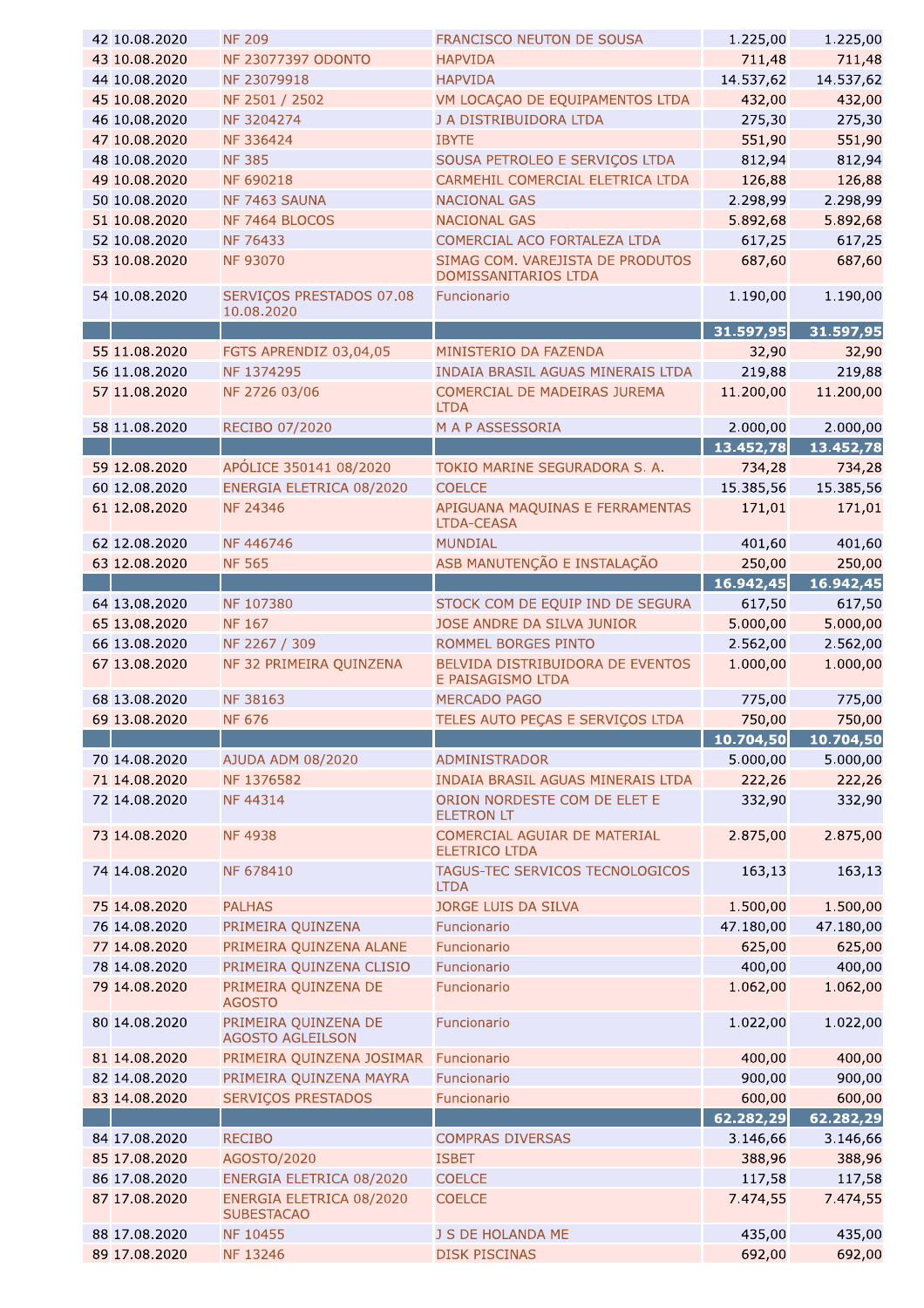| 90 17.08.2020                    | <b>NF 18</b>                                         | <b>FABIO VIEIRA DE CASTRO</b>                               | 2.932,50           | 2.932,50           |
|----------------------------------|------------------------------------------------------|-------------------------------------------------------------|--------------------|--------------------|
| 91 17.08.2020                    | <b>NF 233</b>                                        | <b>MARCELO JARDIM</b>                                       | 1.950,00           | 1.950,00           |
| 92 17.08.2020                    | <b>NF 244</b>                                        | ANTONIO JOSIMARIO SANTOS SILVA                              | 4.393,00           | 4.393,00           |
| 93 17.08.2020                    | <b>NF 2529</b>                                       | <b>BBADV - SERVICOS DE COBRANCA</b><br><b>EIRELI</b>        | 2.000,00           | 2.000,00           |
| 94 17.08.2020                    | <b>NF 2822</b>                                       | <b>MAX REFORMA</b>                                          | 1.480,00           | 1.480,00           |
| 95 17.08.2020                    | <b>NF 28800</b>                                      | FORTAL CHECK BRASIL SERVICOS DE<br><b>INFORMACOES</b>       | 55,82              | 55,82              |
| 96 17.08.2020                    | <b>NF 295</b>                                        | <b>G R V FORTAL</b>                                         | 1.461,00           | 1.461,00           |
| 97 17.08.2020                    | <b>NF43619</b>                                       | VETCOM DIST. DE RACOES EIRELI ME                            | 860,00             | 860,00             |
| 98 17.08.2020                    | <b>NF 50855</b>                                      | <b>AVIPEC</b>                                               | 785,35             | 785,35             |
| 99 17.08.2020                    | <b>NF 530</b>                                        | <b>TRANS FRET SERVICOS DE</b><br><b>FRETAMENTO LTDA</b>     | 4.473,00           | 4.473,00           |
| 100 17.08.2020                   | <b>NF 657</b>                                        | JOAO PITOMBEIRA JUNIOR                                      | 150,00             | 150,00             |
| 101 17.08.2020                   | <b>NF 745</b>                                        | <b>COMPRAS DIVERSAS</b>                                     | 144,00             | 144,00             |
| 102 17.08.2020                   | SERVIÇOS PRESTADOS 14.08 A Funcionario<br>16.08.2020 |                                                             | 880,00             | 880,00             |
|                                  |                                                      |                                                             | 33.819,42          | 33.819,42          |
| 103 18.08.2020                   | <b>ISS</b>                                           | PREFEITURA DE AQUIRAZ                                       | 642,12             | 642,12             |
| 104 18.08.2020                   | <b>NF 014</b>                                        | PIETRO VALENTE                                              | 985,00             | 985,00             |
| 105 18.08.2020                   | <b>NF 1117</b>                                       | FRANCISCO MIGUEL DE FREITAS                                 | 1.170,00           | 1.170,00           |
| 106 18.08.2020                   | NF 1378188                                           | INDAIA BRASIL AGUAS MINERAIS LTDA                           | 155,31             | 155,31             |
| 107 18.08.2020                   | <b>NF 93204</b>                                      | SIMAG COM. VAREJISTA DE PRODUTOS<br>DOMISSANITARIOS LTDA    | 385,00             | 385,00             |
| 108 18.08.2020                   | <b>SERVIÇOS PRESTADOS</b>                            | Funcionario                                                 | 1.240,00           | 1.240,00           |
|                                  |                                                      |                                                             | 4.577,43           | 4.577,43           |
| 109 19.08.2020                   | <b>NF 119</b>                                        | SPS ELETRICO COMERCIAL LTDA                                 | 638,00             | 638,00             |
| 110 19.08.2020                   | NF 19231                                             | <b>MAX REFORMA</b>                                          | 4.310,00           | 4.310,00           |
| 111 19.08.2020                   | NF 1942945                                           | TRES CORAÇOES ALIMENTOS                                     | 163,94             | 163,94             |
| 112 19.08.2020                   | <b>NF 25823</b>                                      | SOLUCAO PRODUTOS PARA<br>CONSTRUCAO LTDA - EPP              | 1.150,00           | 1.150,00           |
| 113 19.08.2020                   | NF 447713                                            | <b>MUNDIAL</b>                                              | 1.600,00           | 1.600,00           |
|                                  |                                                      |                                                             |                    |                    |
| 114 19.08.2020                   |                                                      | CARMEHIL COMERCIAL ELETRICA LTDA                            |                    |                    |
|                                  | NF 681899 3/3                                        |                                                             | 997,00             | 997,00             |
| 115 19.08.2020                   | RECIBO AGOSTO/2020                                   | FLORICULTURA PRIMAVERA                                      | 1.137,00           | 1.137,00           |
| 116 20.08.2020                   | AADCONCE 2020                                        | <b>AADCONCE</b>                                             | 9.995,94           | 9.995,94           |
|                                  |                                                      |                                                             | 430,92             | 430,92             |
| 117 20.08.2020                   | ENERGIA ELETRICA 08/2020                             | <b>COELCE</b>                                               | 286,41             | 286,41             |
| 118 20.08.2020                   | <b>FATURA AGOSTO</b>                                 | <b>CLARO</b>                                                | 677,02             | 677,02             |
| 119 20.08.2020                   | IRRF FOLHA 0561 07/2020                              | MINISTERIO DA FAZENDA                                       | 593,55             | 593,55             |
| 120 20.08.2020                   | NF 1044                                              | J S DE HOLANDA ME                                           | 640,70             | 640,70             |
| 121 20.08.2020                   | NF 10468                                             | J S DE HOLANDA ME                                           | 435,00             | 435,00             |
| 122 20.08.2020<br>123 20.08.2020 | NF 148444<br>NF 237164                               | <b>ACAL</b><br>SV COMERCIO MATERIAL ELETRICO<br><b>LTDA</b> | 462,60<br>1.608,00 | 462,60<br>1.608,00 |
| 124 20.08.2020                   | NF 25857                                             | SOLUCAO PRODUTOS PARA<br><b>CONSTRUCAO LTDA - EPP</b>       | 1.700,00           | 1.700,00           |
|                                  |                                                      | <b>LAFAIETE TINTAS</b>                                      |                    |                    |
| 125 20.08.2020<br>126 20.08.2020 | <b>NF 29539</b><br>NF 327825                         | DTS-COM COM DE EDU DE SEG ELE -<br><b>EIRELI</b>            | 500,00<br>585,00   | 500,00<br>585,00   |
|                                  |                                                      |                                                             | 7.919,20           | 7.919,20           |
| 127 21.08.2020                   | URSINAGEM DE PEÇAS                                   | <b>COMPRAS DIVERSAS</b>                                     | 542,00             | 542,00             |
| 128 21.08.2020                   | NF 11272                                             | <b>MERCADO PAGO</b>                                         | 71,19              | 71,19              |
| 129 21.08.2020                   | NF 133009                                            | COMERCIAL DRAGAO LTDA                                       |                    |                    |
| 130 21.08.2020                   | NF 19334                                             | FRONERI BRASIL DISTRIDUIDORA DE<br>SORVETES E CONG. LTDA    | 160,70<br>1.193,17 | 160,70<br>1.193,17 |
| 131 21.08.2020                   | <b>NF 275</b>                                        | J S DE HOLANDA ME                                           | 760,00             | 760,00             |
| 132 21.08.2020                   | NF 322221 2/3                                        | DTS-COM COM DE EDU DE SEG ELE -<br><b>EIRELI</b>            | 352,97             | 352,97             |
| 133 21.08.2020                   | <b>NF 3570</b>                                       | ANDRE BRINGEL INDUSTRIA DE AGUAS<br><b>ENVASADAS LTDA</b>   | 328,00             | 328,00             |
| 134 21.08.2020                   | <b>NF 668</b>                                        | A L S CAFE INDUSTRIA DE TINTAS LTDA                         | 4.825,00           | 4.825,00           |
|                                  |                                                      |                                                             | 8.233,03           | 8.233,03           |
| 135 24.08.2020                   | NF 126816                                            | R M C CASA E CONSTRUCAO                                     | 4.725,00           | 4.725,00           |
| 136 24.08.2020                   | <b>NF 1649</b>                                       | TecTreina Com e Serv Ltda                                   | 998,00             | 998,00             |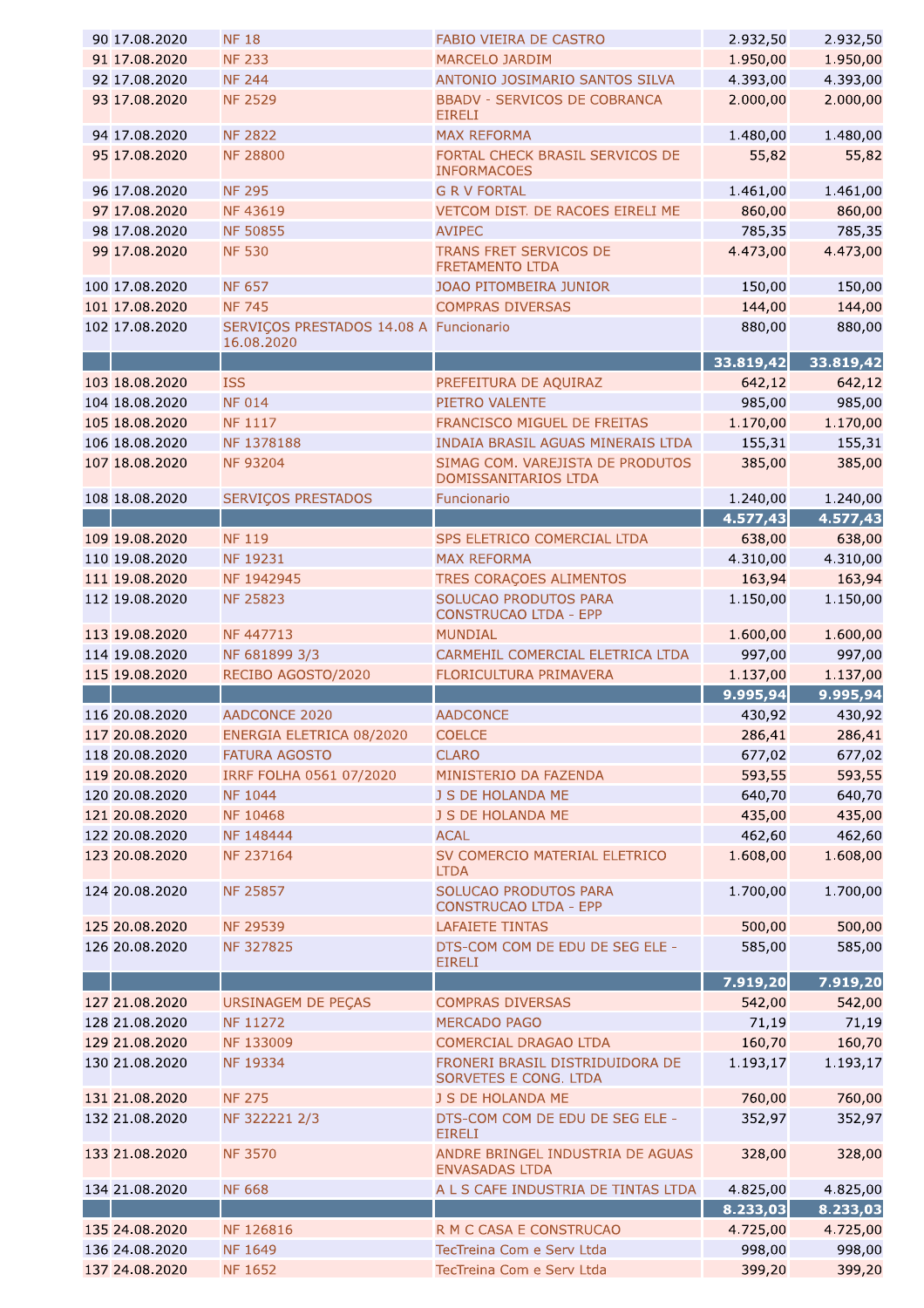| 138 24.08.2020 | <b>NF 1893</b>                               | <b>SULCEL CONSTRUÇOES</b>                                       | 290,00    | 290,00           |
|----------------|----------------------------------------------|-----------------------------------------------------------------|-----------|------------------|
| 139 24.08.2020 | <b>NF 2747</b>                               | COMERCIAL DE MADEIRAS JUREMA<br><b>LTDA</b>                     | 2.469,00  | 2.469,00         |
| 140 24.08.2020 | NF 328448                                    | DTS-COM COM DE EDU DE SEG ELE -<br><b>EIRELI</b>                | 1.058,90  | 1.058,90         |
| 141 24.08.2020 | <b>NF465</b>                                 | SOUSA PETROLEO E SERVIÇOS LTDA                                  | 308,69    | 308,69           |
| 142 24.08.2020 | <b>NF 593</b>                                | R.L. DA SILVA COMERCIO                                          | 874,80    | 874,80           |
| 143 24.08.2020 | <b>NF 596</b>                                | R.L. DA SILVA COMERCIO                                          | 1.300,80  | 1.300,80         |
| 144 24.08.2020 | <b>NF 675</b>                                | A L S CAFE INDUSTRIA DE TINTAS LTDA                             | 3.525,00  | 3.525,00         |
| 145 24.08.2020 | <b>NF 761</b>                                | JNE SERVICOS DE INST. MANUT. DE INF<br><b>E SEGURANCA LTDA</b>  | 2.090,00  | 2.090,00         |
| 146 24.08.2020 | PIS 8301 07/2020                             | MINISTERIO DA FAZENDA                                           | 1.349,41  | 1.349,41         |
|                |                                              |                                                                 | 19.388,80 | 19.388,80        |
| 147 25.08.2020 | <b>CONSERTO DE TV</b>                        | SERVIÇOS DIVERSOS                                               | 400,00    | 400,00           |
| 148 25.08.2020 | INSS 2100 07/2020                            | MINISTERIO DA FAZENDA                                           | 46.188,51 | 46.188,51        |
| 149 25.08.2020 | <b>NF 93259</b>                              | SIMAG COM. VAREJISTA DE PRODUTOS                                | 570,00    | 570,00           |
| 150 25.08.2020 | RECIBO JULHO/2020                            | DOMISSANITARIOS LTDA<br><b>MAX REFORMA</b>                      | 400,00    | 400,00           |
|                |                                              |                                                                 | 1.090,00  |                  |
| 151 25.08.2020 | SERVIÇOS PRESTADOS                           | Funcionario                                                     |           | 1.090,00         |
|                |                                              |                                                                 | 48.648,51 | 48.648,51        |
| 152 26.08.2020 | FGTS 03,04,05                                | MINISTERIO DA FAZENDA                                           | 265,22    | 265,22           |
| 153 26.08.2020 | FGTS RESCISÓRIO NATAN<br><b>ALVES</b>        | Funcionario                                                     | 722,75    | 722,75           |
| 154 26.08.2020 | <b>NF 14188</b>                              | URSULA ANDREA ALMEIDA BARROS<br>PONTE-ME                        | 1.425,00  | 1.425,00         |
| 155 26.08.2020 | <b>NF 1895</b>                               | CONSTRUTOP SULCELCOMERCIO DE<br>MATERIAL DE CONSTRUÇÃO LTDA     | 870,00    | 870,00           |
| 156 26.08.2020 | <b>NF 3878</b>                               | <b>COMPRAS DIVERSAS</b>                                         | 495,00    | 495,00           |
| 157 26.08.2020 | <b>NF 62315</b>                              | <b>MERCADO PAGO</b>                                             | 3.687,98  | 3.687,98         |
| 158 26.08.2020 | RECIBO <sub>2/2</sub>                        | ISABEL CHRISTINA PORTELA MACEDO                                 | 3.500,00  | 3.500,00         |
| 159 26.08.2020 | SETEMBRO - 2020<br><b>METROPOLITANO</b>      | <b>SINDIONIBUS</b>                                              | 1.126,20  | 1.126,20         |
| 160 26.08.2020 | SETEMBRO - 2020 URBANO                       | <b>SINDIONIBUS</b>                                              | 3.225,60  | 3.225,60         |
|                |                                              |                                                                 |           |                  |
|                |                                              |                                                                 | 15.317,75 | 15.317,75        |
| 161 27.08.2020 | FGTS APRENDIZ 03,04,05                       | MINISTERIO DA FAZENDA                                           | 31,99     | 31,99            |
| 162 27.08.2020 | NF 107819                                    | STOCK COM DE EQUIP IND DE SEGURA                                | 359,95    | 359,95           |
| 163 27.08.2020 | NF 133274                                    | COMERCIAL DRAGAO LTDA                                           | 986,75    |                  |
| 164 27.08.2020 | NF 19671                                     | DNS IRRIGACAO COM. DE MAQUINAS E<br><b>IMPLEMENTOS AGRICOLA</b> | 644,00    | 986,75<br>644,00 |
| 165 27.08.2020 | <b>NF 20</b>                                 | FABIO VIEIRA DE CASTRO                                          | 3.139,50  | 3.139,50         |
| 166 27.08.2020 | <b>NF 245</b>                                | ANTONIO JOSIMARIO SANTOS SILVA                                  | 2.066,50  | 2.066,50         |
| 167 27.08.2020 | NF 32 SEGUNDA QUINZENA                       | BELVIDA DISTRIBUIDORA DE EVENTOS<br>E PAISAGISMO LTDA           | 1.000,00  | 1.000,00         |
| 168 27.08.2020 | <b>NF 93256</b>                              | SIMAG COM. VAREJISTA DE PRODUTOS<br>DOMISSANITARIOS LTDA        | 647,90    | 647,90           |
| 169 27.08.2020 | RESCISÃO NATAN ALVES DE<br><b>SENA</b>       | Funcionario                                                     | 4.379,41  | 4.379,41         |
|                |                                              |                                                                 | 13.256,00 | 13.256,00        |
| 170 28.08.2020 | GRATIFICAÇÃO AGOSTO                          | Funcionario                                                     | 9.812,00  | 9.812,00         |
| 171 28.08.2020 | <b>NF 10506</b>                              | J S DE HOLANDA ME                                               | 580,00    | 580,00           |
| 172 28.08.2020 | <b>NF 169</b>                                | JOSE ANDRE DA SILVA JUNIOR                                      | 5.000,00  | 5.000,00         |
| 173 28.08.2020 | SALARIO ADM 08/2020                          | <b>ADMINISTRADOR</b>                                            | 5.864,62  | 5.864,62         |
| 174 28.08.2020 | SEGUNDA QUINZENA DE<br><b>AGOSTO</b>         | Funcionario                                                     | 68.391,37 | 68.391,37        |
| 175 28.08.2020 | SEGUNDA QUINZENA DE<br><b>AGOSTO</b>         | Funcionario                                                     | 3.082,62  | 3.082,62         |
| 176 28.08.2020 | SEGUNDA QUINZENA DE<br><b>AGOSTO ALANE</b>   | Funcionario                                                     | 625,00    | 625,00           |
| 177 28.08.2020 | SEGUNDA QUINZENA DE<br>AGOSTO ANTONIO CLISIO | Funcionario                                                     | 901,66    | 901,66           |
| 178 28.08.2020 | SEGUNDA QUINZENA DE<br><b>AGOSTO JOSIMAR</b> | Funcionario                                                     | 651,55    | 651,55           |
| 179 28.08.2020 | SEGUNDA QUINZENA DE<br><b>AGOSTO MAYRA</b>   | Funcionario                                                     | 1.029,79  | 1.029,79         |
| 180 28.08.2020 | SERVIÇOS PRESTADOS                           | Funcionario                                                     | 1.664,00  | 1.664,00         |